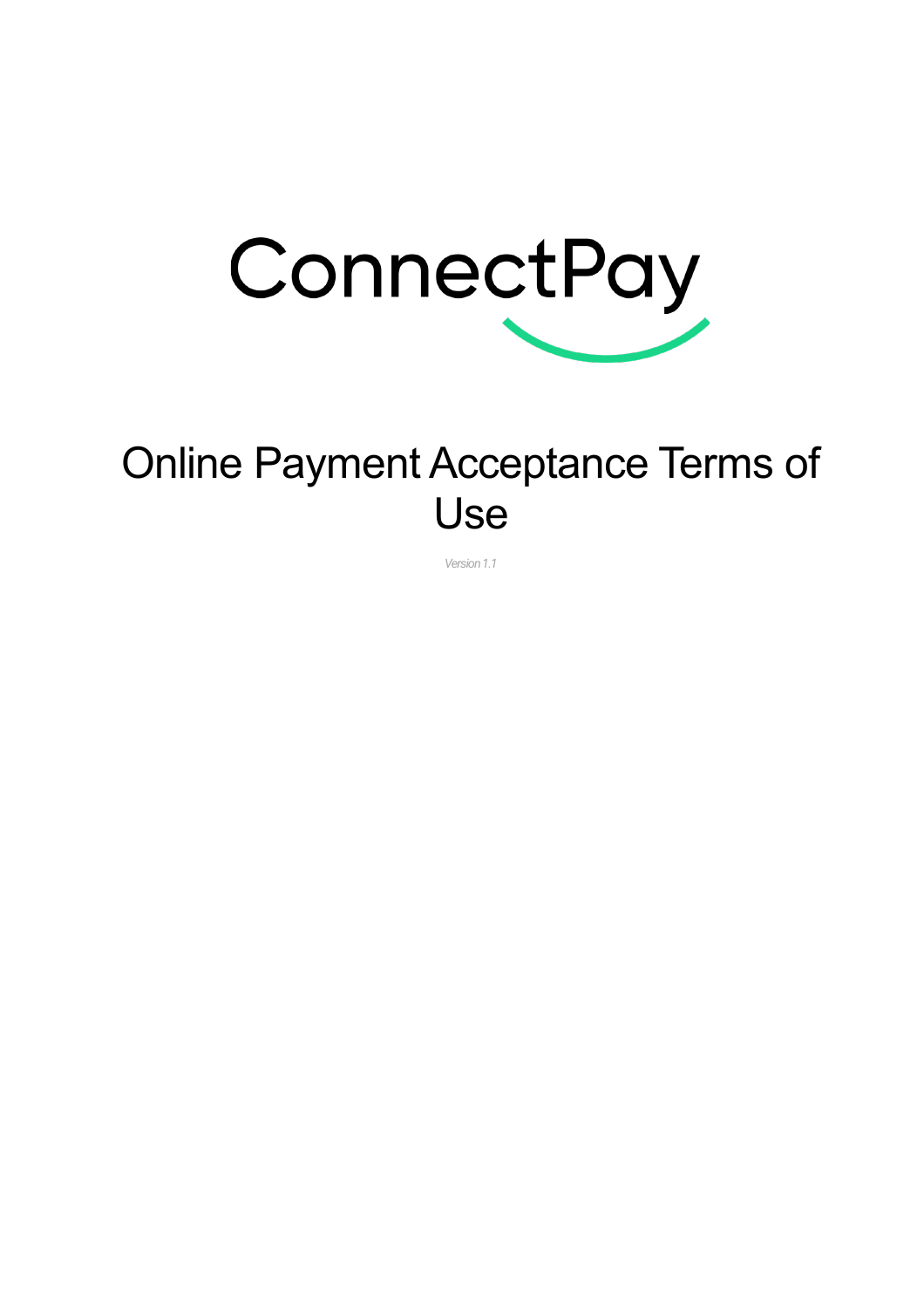

**Online Payment Acceptance Provider -** "ConnectPay", UAB, legal entity code 304696889, registered office address at Algirdo St. 38, LT-03218 Vilnius, Republic of Lithuania, e-mail address: [info@connectpay.com,](mailto:info@connectpay.com)  phone: +370 605 04252, website: [www.connectpay.com,](http://www.connectpay.com/) the data on ConnectPay is accumulated and stored in the State Enterprise Center of Registers of the Republic of Lithuania. Electronic Money Institution License No. 24 issued on 16 January 2018 by the supervisory body – the Bank of Lithuania.

**Payer** – a natural (private) or legal person who, by means of services provided by ConnectPay, initiates payment orders.

**Merchant** - a business customer of ConnectPay, either a natural (private) or legal person, which sells goods and / or services and receives payments for such goods and / or services.

**Payment Initiation Service (PIS), Service** – a payment service when by a request of the Payer the payment order from a payment account held at another payment service provider is initiated through PISP.

**Account Information Service (AIS)** – an online service providing account information on one or more payment accounts held by the Payer with his / her ASPSP.

**Card Payment (Card)** – a payment method where pursuant to the Payer's order the transaction is executed by the ASPSP from the Payer's payment card issued by such ASPSP.

**Account Servicing Payment Service Provider (ASPSP)** – a payment service provider providing and maintaining a payment account for the Payer.

**Terms** – the terms stated herein of the use of PIS and / or AIS / Card.

### **Basic features of Payment Initiation and Account Information Services**

- 1. These Terms determine the operation of PIS and AIS or Card in ConnectPay system and outline the main features of these Services.
- 2. ConnectPay provides PIS which allows the Payer to access his / her payment account held at the chosen ASPSP, submit an automatically generated payment order, and provide the means to authorize it.
- 3. When using PIS, the Payer consents to AIS whereby ConnectPay obtains limited access to and processes the details of his / her payment account for the purpose of providing the Service to the Payer.
- 4. ConnectPay does not impose on the Payer any commission fee for the provision of PIS and AIS or Card. By means of these Terms, the Payer is informed that the payment orders are charged the standard commission fee applied by the Payer's ASPSP for the respective type of the payment transfer. ConnectPay undertakes to inform the Payer of such a commission fee if the Payer's ASPSP informs the price of such a payment transfer.

### **Detailed operation of Online Payment Acceptance**

- 5. The Payer is informed about these Terms and Privacy Policy prior to using PIS and AIS or Card which are provided by ConnectPay. By choosing to continue, the Payer acknowledges the before-mentioned information has been read and agreed to.
- 6. By providing PIS to the Payer, ConnectPay automatically generates a payment order in accordance with the data provided by the Merchant and / or the Payer to ConnectPay, which specifies the following:
	- 6.1. the payment amount and currency specified by the Payer or the Merchant from which the Payer intends to purchase the service or goods and approved by the Payer at the time of initiating the payment order.
	- 6.2. in case ConnectPay is a beneficiary, the name and account number of ConnectPay, the information on final beneficiary provided in the area of the purpose of the payment along with other data allowing the final beneficiary to identify the Payer's payment order for the purchased goods and / or services.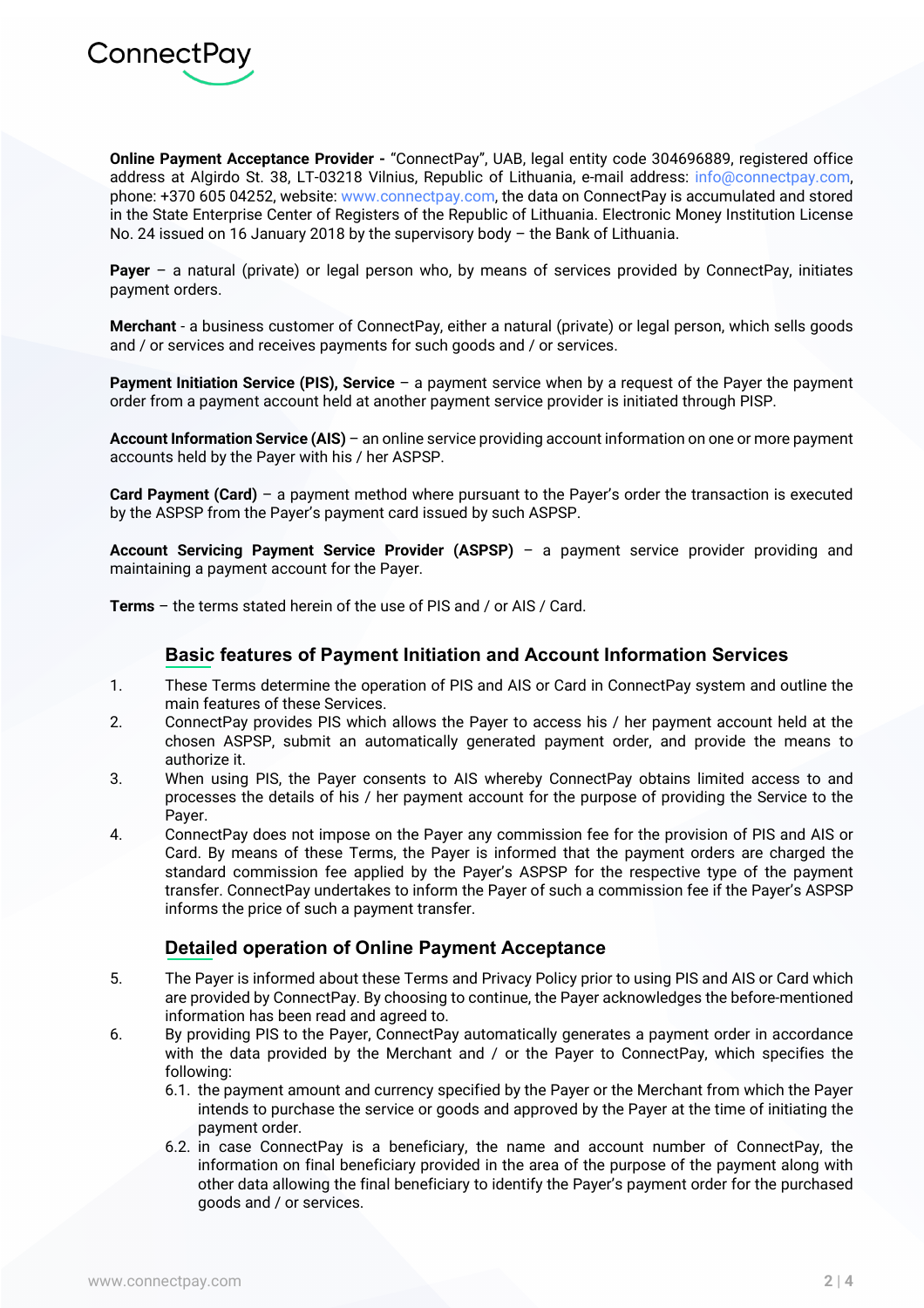

- 6.3. in case the beneficiary is the Merchant itself, the name and account number of the Merchant, the purpose of the payment which is automatically indicated based on the data of the Merchant for the beneficiary to be able to recognize the payment order executed by the Payer for the purchase of goods and / or services.
- 6.4. In case the Payer chooses payment with the Card as a payment method, the payment service provider of the Payer in the respective transaction is the card issuer / account servicing service provider and not ConnectPay, meaning that ConnectPay bears no liability towards the Payer with respect to payment transactions executed through the Card. In case of unsuccessful payment transaction to the Merchant or other issues, the Payer has to contact his/ her card issuer/ account servicing payment service provider or the Merchant (as the case may be). ConnectPay serves the Merchant as an acquiring service provider that might process certain amount of Payers personal data with respect to the payment transaction and share it with its correspondent banks engaged for the proper provision of the acquiring services to the Merchants.
- 6.5. In case the Payer chooses payment with the Card as a payment method as specified in point 6.4 above, the Payer confirms that he / she has read and agrees with the applicable terms and conditions of the third-party service providers: card issuer/account servicing payment service providers or the Merchant (as the case may be).
- 6.6. All applicable terms and conditions of the third-party service providers can be found here: [Paystrax Terms and Conditions](https://www.paystrax.com/wp-content/uploads/2021/05/Terms-for-PAYSTRAXs-merchant-framework-agreement.pdf) [SaltEdge Terms and Conditions](https://www.saltedge.com/legal/terms_of_service) [Aiia Terms and Conditions](https://www.aiia.eu/legal/aiia-terms-of-use) [Checkout Terms and Conditions](https://www.checkout.com/legal/terms-and-policies)
- 7. By clicking the button to consent, the Payer expresses his / her agreement to initiate AIS and PIS. When the Payer uses it, he / she personally and unilaterally initiates the submission of a payment order in the name and on behalf of him / her to the selected ASPSP. Such payment order may be cancelled if the Payer dos not give consent to initiate the Service or terminates the session without authorizing the payment order.
- 8. ConnectPay system passes the details of the payment order to the Payer's ASPSP, and the Payer is requested to submit his / her personalised security credentials issued by the Payer's ASPSP, used for secure customer authentication, to access the details of his / her payment account.
- 9. The payment amount, beneficiary and / or other details of the payment order cannot be altered after the Payer gives consent to ConnectPay to initiate the payment transaction.
- 10. In case the Payer has several payment accounts at ASPSP, the Payer may choose (depending on the implementation on the platform of ASPSP) the one from which he / she intends to execute the payment order.
- 11. In case the Payer's indicated payment account does not contain the currency set forth in the payment order or the amount is insufficient, ConnectPay does not provide the Payer with a currency exchange service.
- 12. The Payer authorizes a payment order automatically generated by ConnectPay from a payment account held by the Payer and submit his / her personalised security credentials issued by the Payer's ASPSP, used for secure customer authentication, to confirm it. In performing this payment order, ConnectPay does not collect, store, or protect personalized security credentials provided by the Payer.
- 13. ConnectPay submits the following information to the Payer and the final beneficiary once the Service is successfully provided:
	- 13.1. A confirmation of proper initiation and successful execution of the payment order.
	- 13.2. Data which allows the Payer and the final beneficiary identify the payment transaction, the amount and the Payer to the final beneficiary.
- 14. The Payer is subject to the due diligence measures that ConnectPay must apply in circumstances established by the legislation on money laundering. As a result, a profile on the Payer will be created by ConnectPay in its system.

# **Responsibility**

- 15. ConnectPay undertakes full responsibility for the correct submission of the Payer's payment order to ASPSP chosen by the Payer, including the security and confidentiality of the personalised security credentials submitted by the Payer.
- 16. ConnectPay does not take responsibility for any actions or communication exchanged between the Payer and ASPSP selected the Payer.